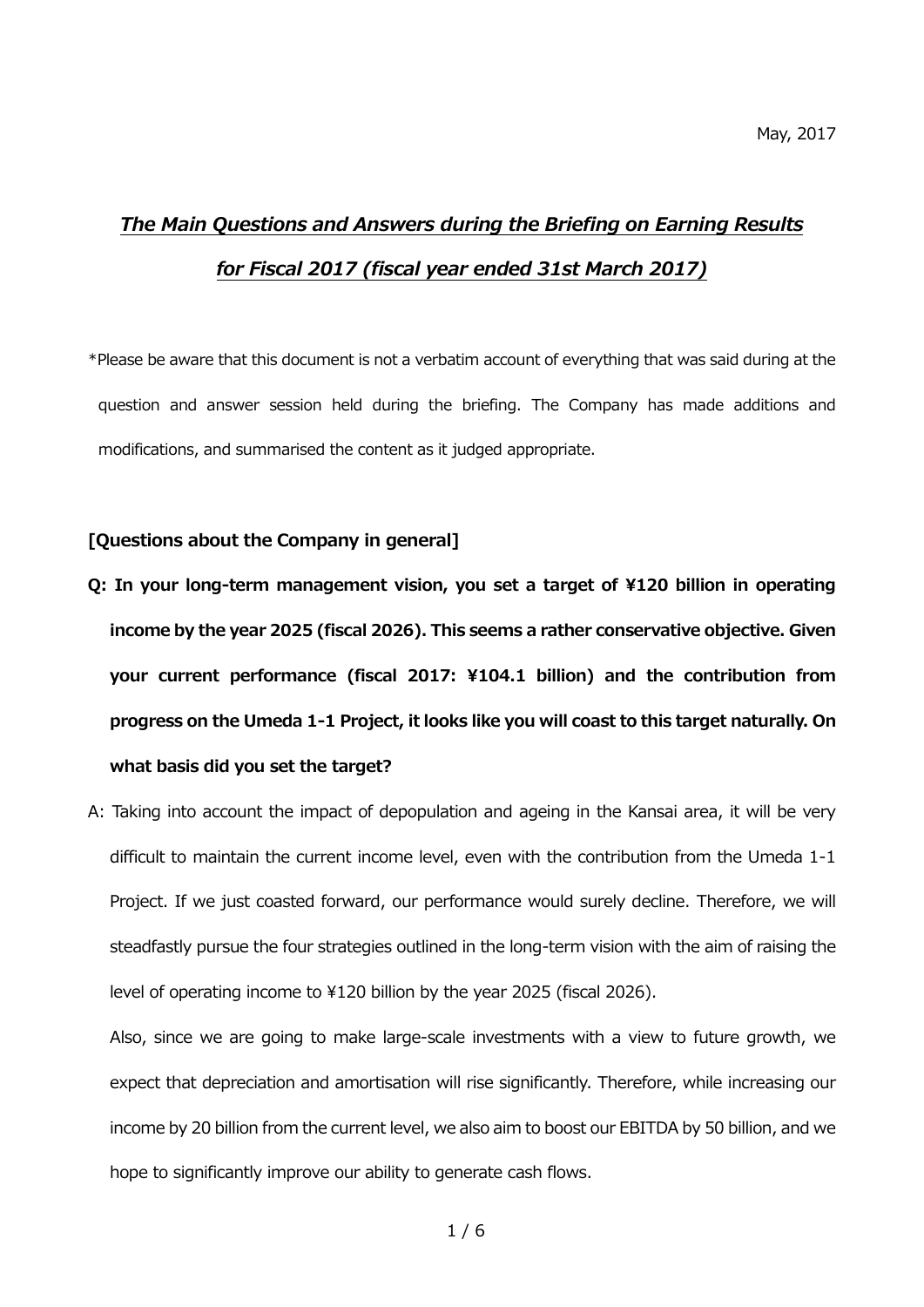## **Q: You said that you will proactively pursue growth. How much will you invest in the run up to 2025 (fiscal 2026)?**

A: As mentioned in the new medium-term management plan (fiscal 2016-2019), we project ¥55 billion per year in investment in maintenance and renewal (¥220 billion over four years) and ¥40 billion per year in investment for growth (¥170 billion over four years). As for annual investment over the next ten years (fiscal 2017-2026), as is stated in the long-term vision, the level of investment in maintenance and renewal will remain the same, but investment in growth will be double the current level.

In other words, assuming we record ¥150-200 billion in EBITDA by 2025 (fiscal 2026) as expected, the majority of funds, excluding those to be returned to shareholders, will be allocated for investment. We will focus in particular on expanding our growth investment.

Please be aware that our newly formulated long-term vision focuses primarily on outlining the kind of company we hope to be and the basic approach and strategies for achieving this vision. As such, it does not provide precise quantitative estimates of investment. Before embarking on any investment, we must carefully assess the value, feasibility, and risk of the project. Therefore, whether or not we can actually achieve the projected investment scale will depend to a large extent on the efforts of our Group going forward.

- **Q: Despite planning large investments in growth, you have targeted ¥120 billion in operating income by the year 2025 (fiscal 2026). Do you envisage a low level of capital efficiency?**
- A: Obviously, it is very hard to anticipate the kind of environment our businesses will face in ten years' time. Take for example growth investment in the Tokyo metropolitan area. We have finally started work on projects such as Ginza 3-chome. However, if the market continues to overheat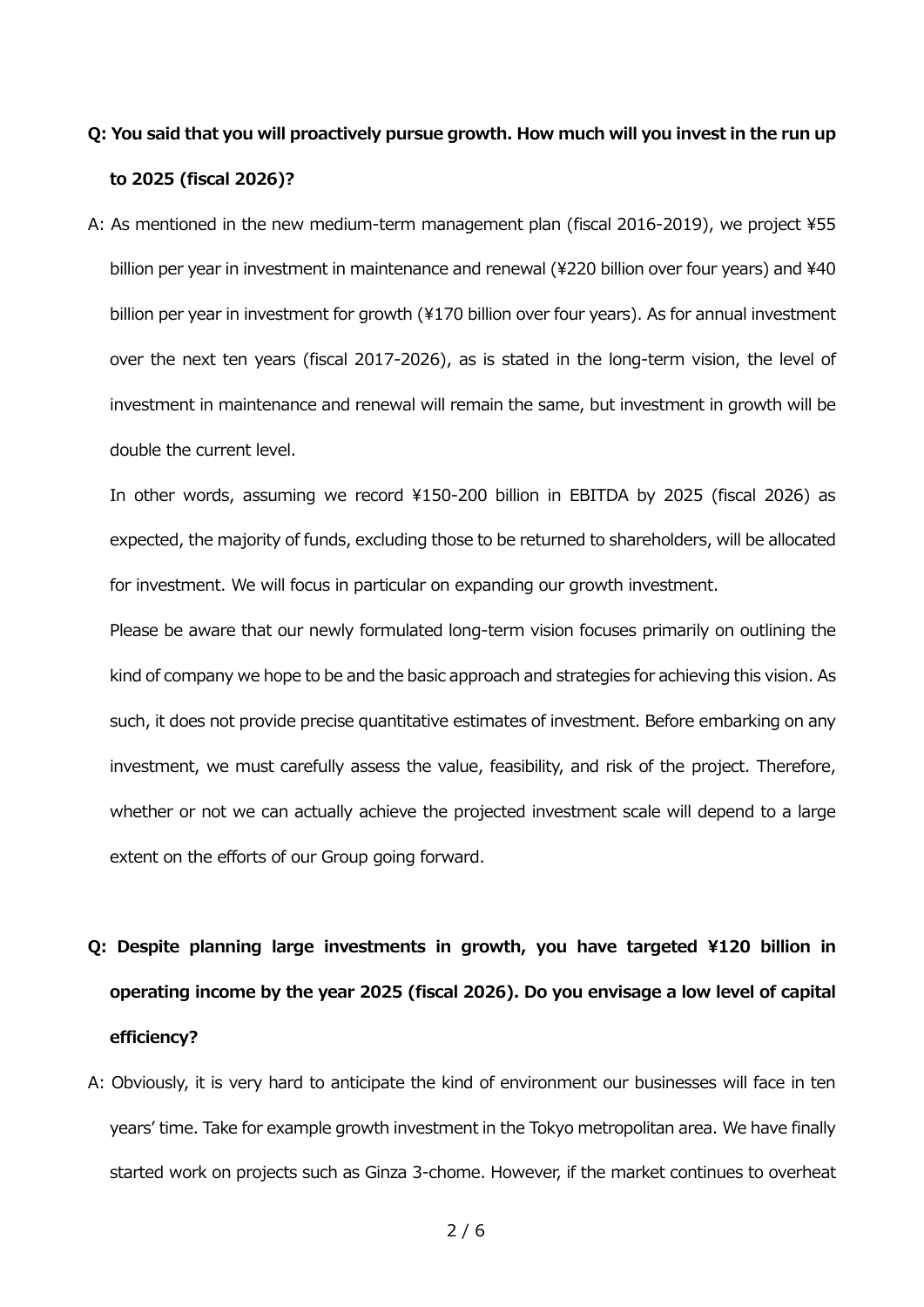up to 2020 as expected, we may struggle to acquire properties that meet our conditions for investment. Given this situation, we have not provided precise estimates for operating income and EBITDA either. Rather, we have for the time being outlined our general vision for 2025 (fiscal 2026).

That said, while we currently target ¥120 billion in operating income (compared to ¥200 billion in EBITDA), we hope to raise this level as we become aware of the capital efficiency of each project.

# **Q: In your long-term vision, you adopted two management indicators: operating income / EBITDA (profitability benchmark) and interest-bearing debt/EBITDA ratio (financial soundness benchmark). What about capital efficiency though? Won't you adopt ROE or a similar benchmark?**

- A: In our long-term vision, the top priority is to improve profitability while maintaining financial soundness. We do however recognise that ROE is an important management indicator. Accordingly, we will continue working to maintain and improve the level of capital efficiency by carefully assessing the profitability of each prospective investment and improving the profitability of existing businesses. While ROE does not feature in our long-term vision, we will continue using ROE as a benchmark in our medium-term management plans.
- **Q: You mentioned a policy of organisational improvements for achieving your long-term vision. Specifically, you said you will establish a core real estate company around April 2018. Are you considering reorganising any other business segments such as the Urban Transportation Business or Entertainment and Communications Business?**
- A: We have considered various options such as dedicating Hankyu Corporation and Hanshin Electric Railway exclusively to the railway business and allocating the sports and stage businesses to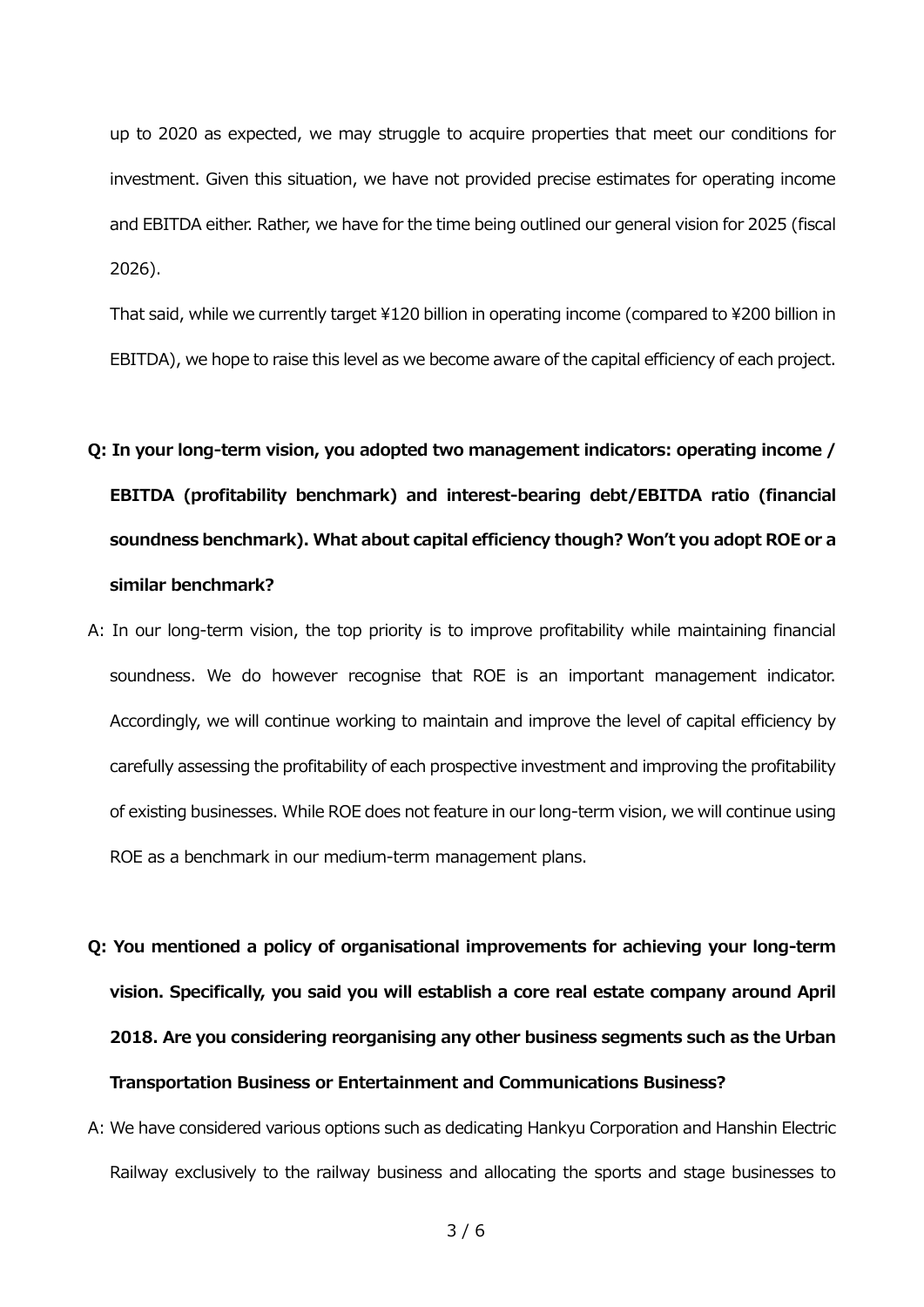another company. However, at this point in time, we do not believe that this would be the most efficient structure. Once we consolidate and reorganise the Real Estate Business segment next spring, we will have the optimum group management structure, at least for the time being.

## **[Questions about individual business segments]**

#### **<Urban Transport Business>**

- **Q: What do you think about the new railway line projects, including the Naniwa-suji Line which has featured in newspaper reports and other media?**
- A: I will refrain from commenting on the Naniwa-suji Line because the parties concerned are still discussing the matter.

What I will say is that expanding the rail networks in this way will raise the potential of the Kansai area as a whole, and this will lead to a positive outcome for us since the Umeda and line-side areas represent an important revenue base for the Group. On this basis, we are determined to play our part in making these projects a reality.

\*Please see 'Developing the Naniwa-suji Line' (*Naniwa-suji sen no seibi ni mukete*) [released on 23rd May 2017; Japanese only]

### **<Real Estate Business>**

- **Q: Real estate prices are currently high. Why then do you want to proactively direct investment to the Tokyo metropolitan area? Also, what is your policy for acquiring properties?**
- A: It may seem like we are suddenly switching the focus of investment to the Tokyo metropolitan area, but we believe that the Umeda and line-side areas will remain the most important revenue base for the Group. I would like to reiterate the point that we will continue to proactively pursue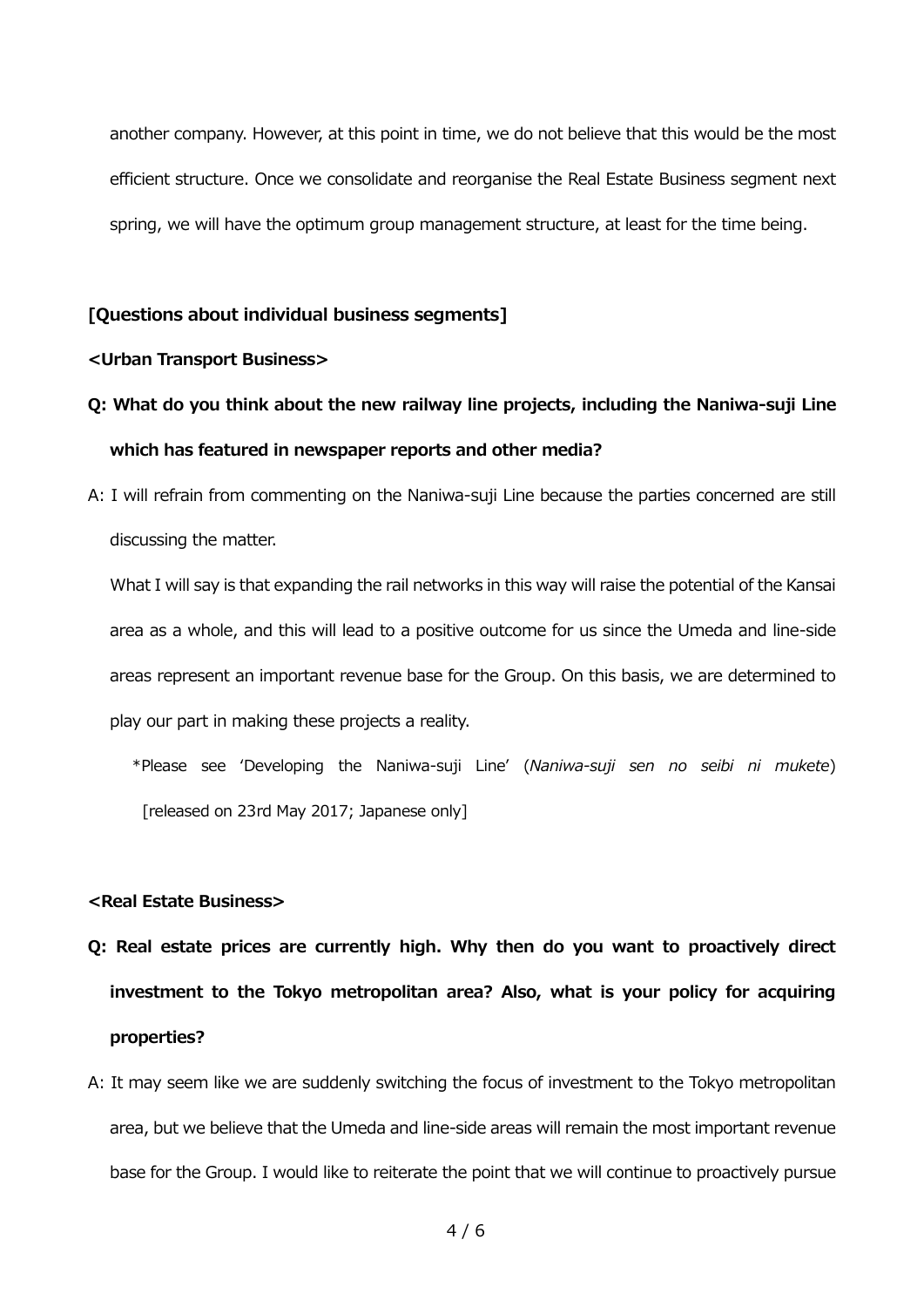initiatives aimed at improving the value of Umeda and line-side areas.

That said, looking ahead to the medium-to-long term, we will not be able to avoid the impacts of depopulation and aging in the Kansai area. To prepare for these impacts, we must start developing business in Tokyo's large market, as well as in overseas markets that are set to grow, so as to construct a balanced business portfolio and reconcile continuous growth with risk dispersal. Moreover, we have concluded that taking these steps will improve our corporate value over the medium-to-long term.

We mentioned that we would aim for the real estate leasing business to acquire assets of approximately ¥200 billion. Please note that this is not a hard-and-fast goal; we are simply using it as a benchmark. Furthermore, it is a benchmark for investment as a whole, not only in the Tokyo metropolitan area. When it comes to growth investment in particular, we will continue to monitor market fluctuations, and carefully consider the value, profitability, and risk of each project.

#### **<Entertainment and Communication Business>**

# **Q: Your Group is famous for its Entertainment and Communication Business. What measures will you take to develop this segment further?**

A: As regards the stage business, it is important to maintain the strong performance of Takarazuka Revue, which has continued to flourish since reaching its centenary. It is also important to keep up our efforts to maximise brand value by enhancing contents, such as by broadcasting events live to cinemas in Japan and overseas.

Some people think we should expand the theatre facilities in Tokyo. This might be worth considering under certain circumstances. For example, supposing that a developer wants to build a theatre as part of a large-scale project and that developer wants to bring in Takarazuka Revue,

5 / 6